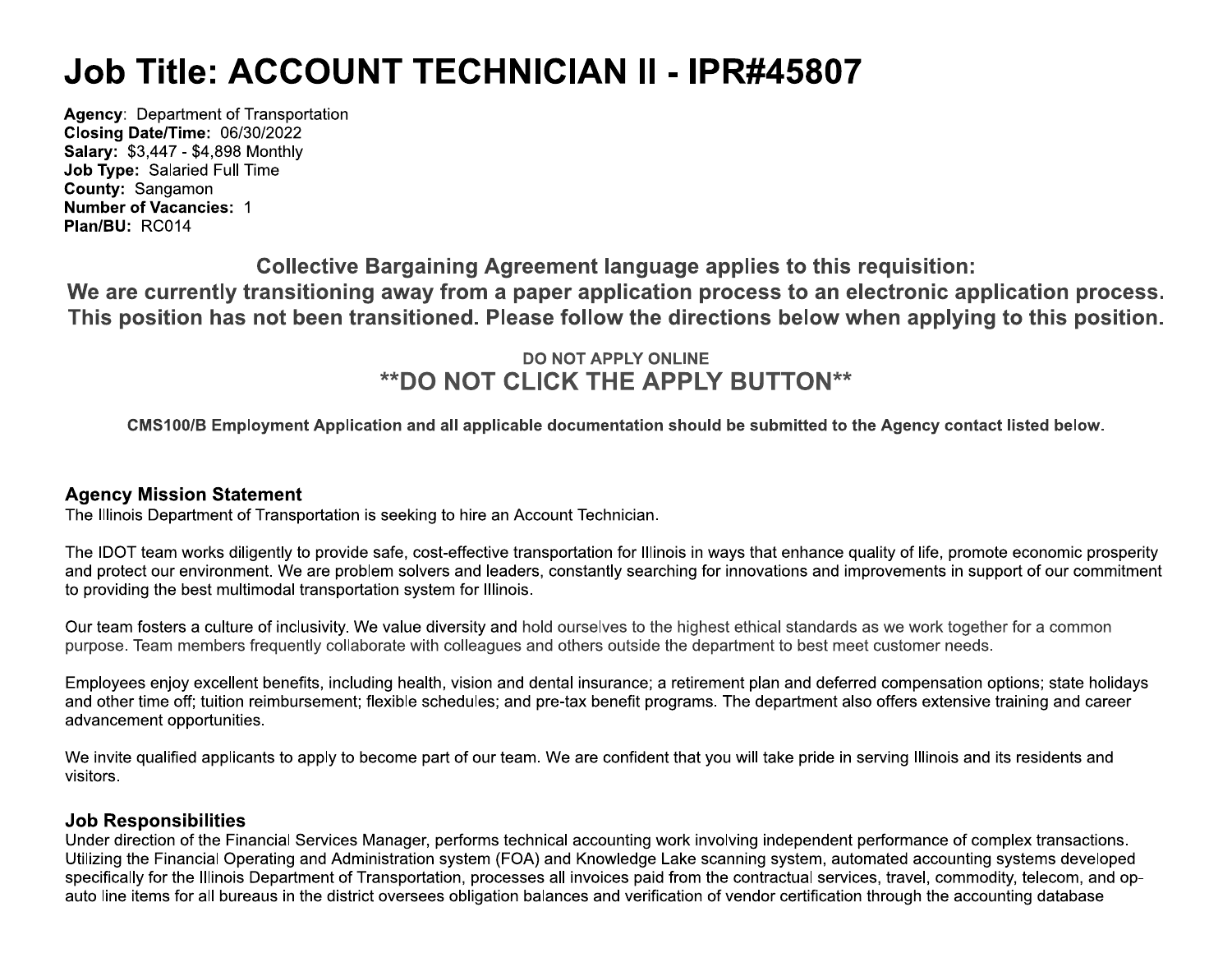maintained by the Illinois Office of the Comptroller (IOC). Utilizes accounts receivable and Central Management Services' (CMS) databases. Serves as lead worker.

#### $30%$

1. Receives, sorts, and verifies invoices received from Program Development, Project Implementation, Operations, and Administrative Services. Reviews invoices for completeness, accuracy, and availability of funds, matches with the field purchase authority form with appropriate expenditure approval, verifies correct obligation and expenditure coding, scans invoices with Knowledge Lake scanning software, and enters invoices into FOA to schedule and approve for payment.

#### 25%

2. Reviews all travel vouchers, licenses and tuition invoices for appropriate reimbursement and ensures proper supporting documentation. Ensures all licenses pertain to employee's position. Approves and schedules all travel and lodging invoices for payment. Maintains Excel spreadsheet for tracking of expenditures by bureau for Financial Manager.

#### 15%

3. Maintains detailed spreadsheets on telecommunication and utility expenses for the district; tracks telecommunications bills received and utility expenses by utility type and location; assists the district's accountant in preparing financial reports for the department.

10%

4. Enters CMS purchases for all bureau in the district under this position responsibility into an Access database, verifies CMS work orders against State Revolving Fund invoices, and processes invoices by bureau and expenditure code.

#### (Job Responsibilities continued)

 $5%$ 

5. Serves as designated lead worker, assigns and reviews work; provides input into performance evaluations.

 $5%$ 

6. Verifies vendor certification through Statewide Accounting Management System (SAMS) prior to scheduling invoice for payment. If vendor is not certified, this position contacts the vendor to obtain a W-9 to certify their Tax Identification number with the IOC.

 $5%$ 

7. Reconciles vendor payments against vendor statement and corrects any payment discrepancies directly with the vendor.

 $5%$ 

8. Performs other duties as required or assigned which are reasonable within the scope of the duties.

#### Knowledge, Skills, and Abilities

Requires knowledge, skill and mental development equivalent to completion of two years of college and one year of technical accounting experience or four years of related clerical bookkeeping experience.

Requires extensive knowledge of accounting techniques, office methods and procedures; ability to apply established accounting methods and techniques; ability to make rapid and accurate arithmetic calculations.

Work Hours: 8:00 A.M. - 4:30 P.M. Monday-Friday Work Location: 126 E Ash St Springfield, IL 62704-4766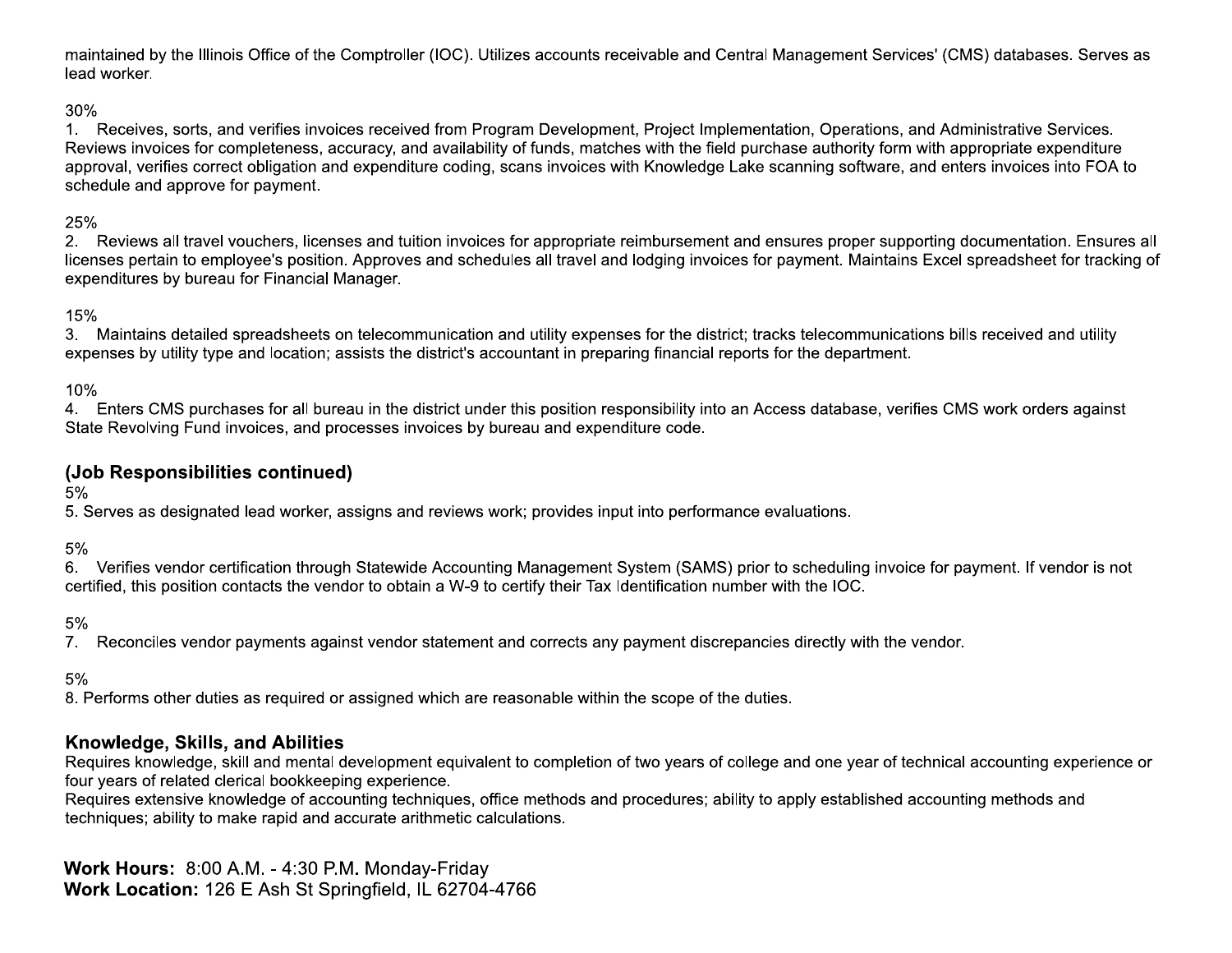**Office:** Office Highways Project Implementation/Region 4/District 6/Administrative Services Agency Contact: DOT.CO.BPM.EmploymentApplications@Illinois.gov **Job Family: Fiscal/Finance/Business: Transportation** 

### CANDIDATES MUST SUBMIT A SEPARATE BID FORM (as applicable) AND CMS-100/B FOR EACH POSTED VACANCY APPLIED FOR.

## **APPLICATION INSTRUCTIONS**

#### **DO NOT APPLY ONLINE.**

Please submit application via email to: DOT.CO.BPM.EmploymentApplications@Illinois.gov

## **Current State Employees:**

- Seeking a Promotion Submit an Official Position Vacancy Bid Form and CMS-100B Employment Application (version dated 9/2020 or after) to the Agency Contact address listed above.
	- . Older versions of the CMS-100B will not be graded or returned to applicants.
	- Failure to complete and submit the new CMS-100B (version dated 9/2020 or after) will result in your application being rejected.
- Seeking a Transfer Submit an Official Position Vacancy Bid Form, Transfer Request, and CMS-100 Employment Application (version dated 9/2020 or after) to the Agency Contact address listed above.
	- A separate Bid form and Application is required for each Posting Identification#/Job Requisition ID # or your bid will be rejected.
	- ∘ Failure to complete and submit the new CMS-100 version (dated 9/2020 or after) will result in your application being rejected.
- Seeking a Reduction Submit an Official Position Vacancy Bid Form and CMS-100 Employment Application (version dated 9/2020 or after) to the Agency Contact address listed above.
	- A separate Bid form and Application is required for each Posting Identification#/Job Requisition ID # or your bid will be rejected.
	- ∘ Failure to complete and submit the new CMS-100 (version dated 9/2020 or after) will result in your application being rejected.

## **Former State Employees:**

- Submit an Official Position Vacancy Bid Form and CMS-100 Employment Application (version dated 9/2020 or after) to the Agency Contact address listed above.
	- A separate Bid form and Application is required for each Posting Identification#/Job Requisition ID # or your bid will be rejected.
	- Failure to complete and submit the new CMS-100 (version dated 9/2020 or after) will result in your application being rejected.

## **Non-State Employees:**

• Submit a CMS-100 Employment Application (version dated 9/2020 or after) and official college transcripts (where applicable) to the Agency Contact address listed above.